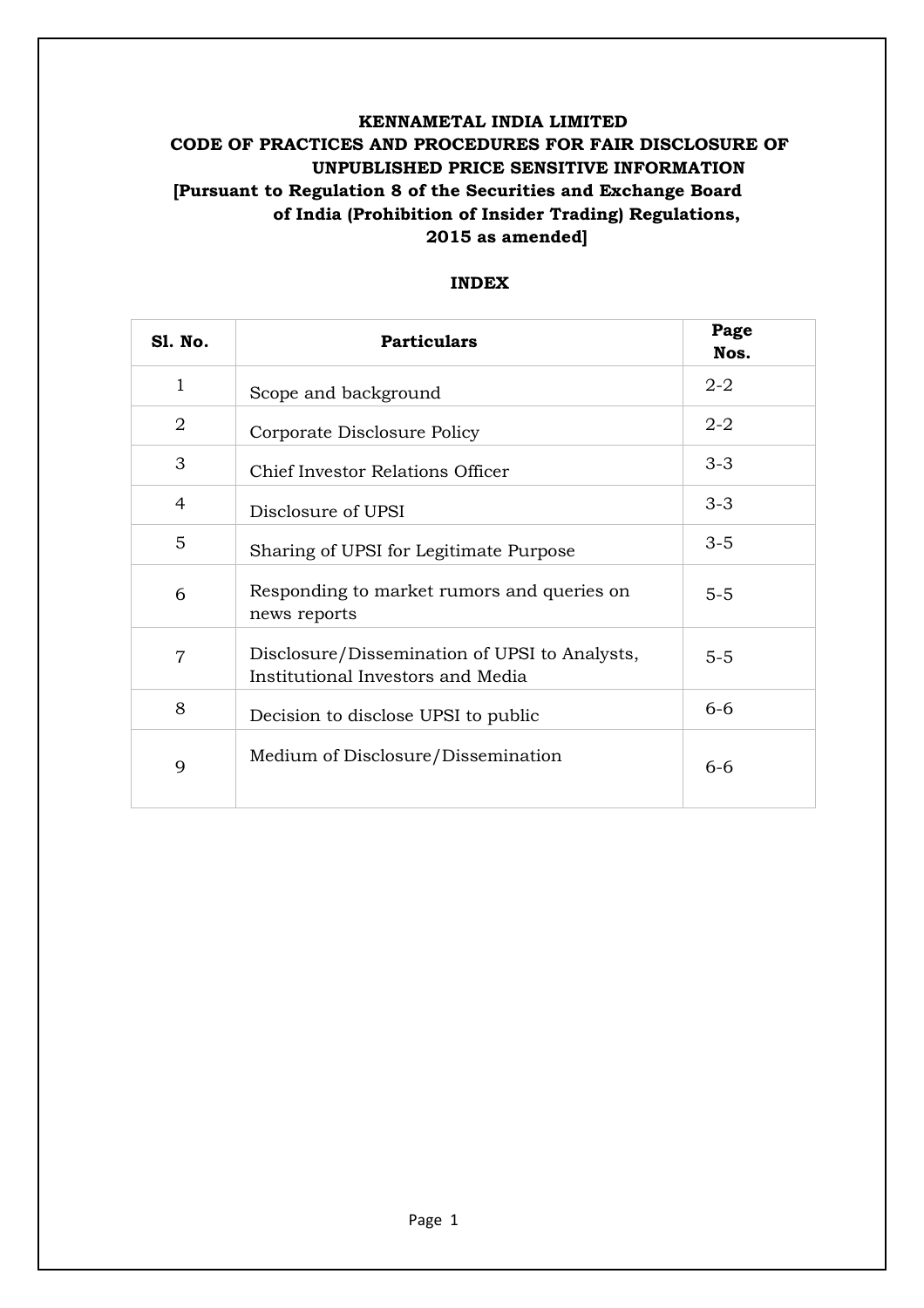## **1. Scope and background**

- 1.1. The Securities Exchange Board of India ('**SEBI'**) vide the SEBI (Prohibition of Insider Trading) Amendment Regulations, 2018 has amended regulation 3 of the SEBI (Prevention of Insider Trading) Regulations, 2015 ('**SEBI PIT Regulations**') by adding sub-regulation (2A) under regulations 3 of the SEBI (PIT) Regulations. The said sub-regulation (2A) requires the Board of listed entities to formulate a policy for determination of 'Legitimate Purposes' as a part of 'Code of Fair Disclosure and Conduct' under regulation 8 of the amended and restated SEBI (PIT) Regulations 2015 (as amended up to 21st January 2019).
- 1.2. This Code of Practices and Procedures for Fair Disclosure of UPSI (the 'Code for Fair Disclosure') is to be read as part and parcel of the Kennametal India Limited (KIL or the 'Company') Code of Conduct for regulating, monitoring and reporting of trading in Securities by Designated Persons and their Immediate Relatives. In case there is any contradiction in the interpretation of the two codes, the KIL Code of Conduct shall prevail over the Code of Fair Disclosure.
- 1.3. This Code for Fair Disclosure shall be effective from 1st April 2019.

## **2. Corporate Disclosure Policy**

- 2.1. The Company believes in timely, uniform and adequate disclosure of UPSI as per the statutory framework and the Company's communication policies. All UPSI shall be handled only on a "**Need to Know**" basis.
- 2.2. **"Need to know"** means the Price Sensitive Information shall be disclosed only to those within the Company who need the information to discharge their duties and whose possession of such information will not give rise to a conflict of interest or appearance of misuse of the information.
- 2.3. "**Unpublished Price Sensitive Information**" (UPSI) means any information, relating to the Company or its securities, directly or indirectly, that is not generally available which upon becoming generally available, is likely to materially affect the price of the Securities and shall, ordinarily include but not limited to, information relating to the following:
- 2.3.1. Financial Results;
- 2.3.2. Dividends;
- 2.3.3. Change in Capital Structure;
- 2.3.4. Mergers, De-mergers, Acquisitions, Delisting, Disposal and Expansion of business and such other transactions;
- 2.3.5. Changes in Key Managerial Personnel; and
- 2.3.6. Material Events as specified in the Policy on Determining Materiality and Archival of Disclosures pursuant to Regulation 30 of SEBI (Listing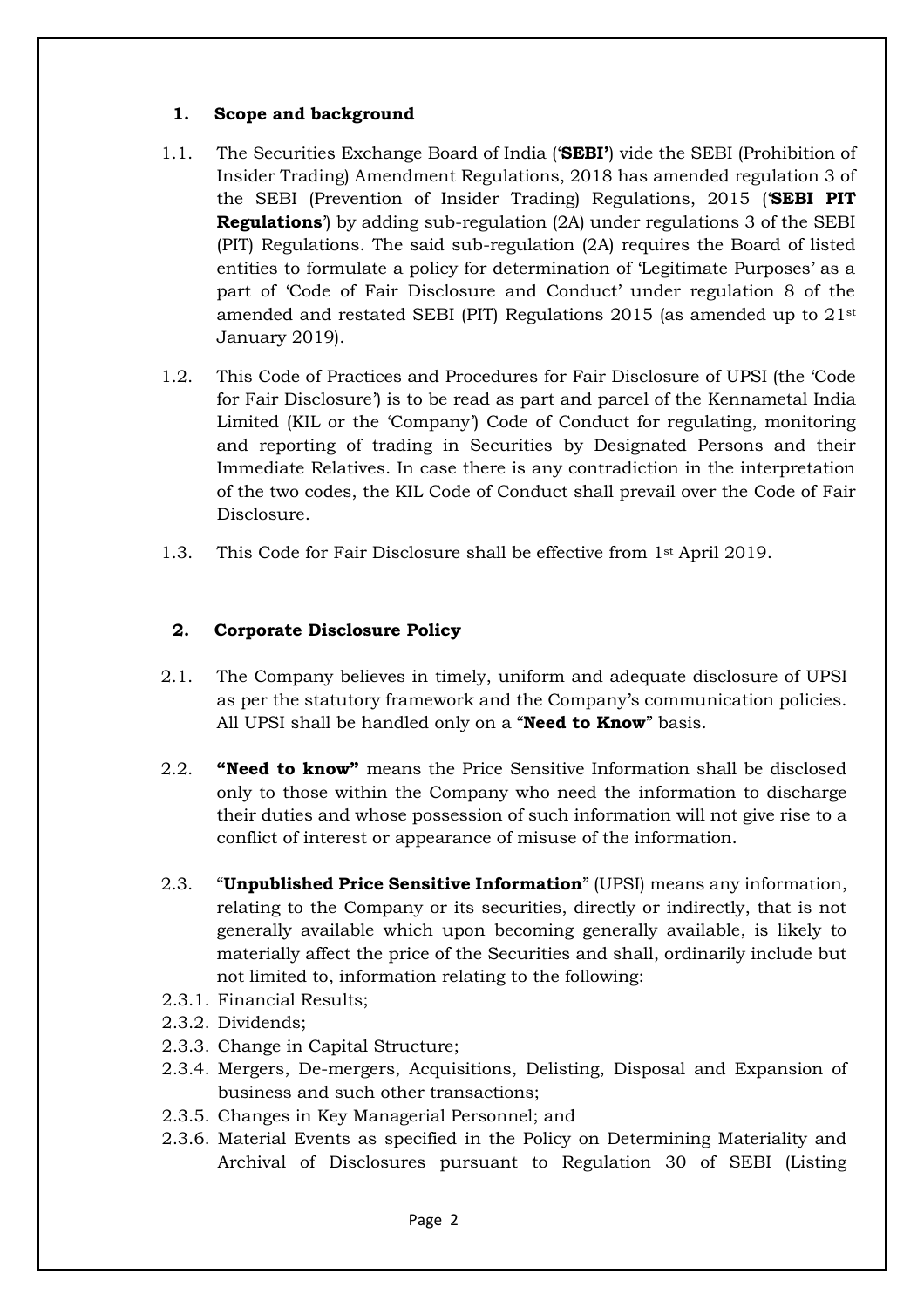Obligations and Disclosure Requirement) Regulations, 2015 as amended from time to time.

- 2.4. Any person(s) who has/have been brought inside on any proposed and/or ongoing sensitive transaction(s) and in receipt of unpublished price sensitive information shall be considered an "insider" for purposes of this Code for Fair Disclosure and due notice shall be given to such persons, in the format as set out in by the Compliance officer in consultation with Managing Director of the Company;
- 2.4.1. To make aware such person that the information shared is or would be confidential.
- 2.4.2. To instruct such person to maintain confidentiality of such unpublished price sensitive information in compliance with these regulations.
- 2.4.3. To make aware to such person the duties and responsibilities attached to the receipt of such information and the liability attached to misuse or unwarranted use of such information. to maintain appropriate data base of such persons including all relevant details of the said person in digital form.
- 2.4.4. To require him/ her/ entity to sign an appropriate Non-Disclosure Agreement.
- 2.5. The Compliance Officer shall take all further steps as may be required to ensure that the provisions of the SEBI (Prohibition of Insider Trading) Regulations 2015 as amended from time to time is duly complied in pith and substance.

## **3. Chief Investor Relations Officer**

3.1. The Compliance Officer shall be the Chief Investor Relations Officer, who shall oversee the disclosure and dissemination of UPSI to Stock Exchanges in consultation with the Managing Director.

## **4. Disclosure of UPSI**

- 4.1. Every disclosure/ dissemination of UPSI shall be jointly approved in advance by the Managing Director and the Compliance Officer.
- 4.2. The Compliance Officer in consultation with the Managing Director shall furnish UPSI to the Stock Exchanges. The UPSI shall be hosted on the website of the Company after the information is furnished to the Stock Exchanges.
- 4.3.If UPSI is accidentally disclosed without prior approval, the person making such disclosure shall immediately inform the Managing Director or the Compliance Officer, as the case may be, who shall take all necessary steps to make the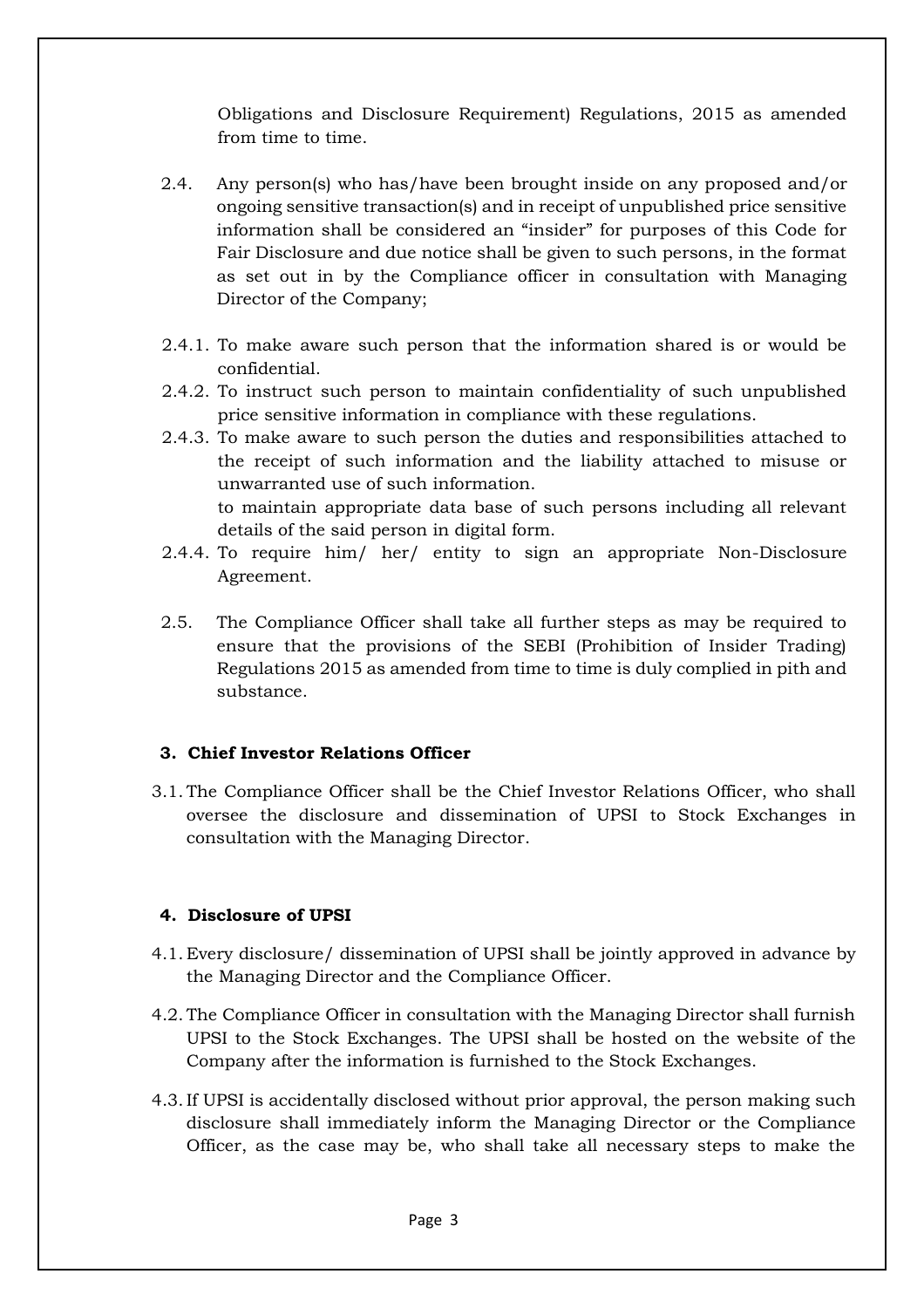information generally available and accessible by the public at large or take such other steps as is necessary to mitigate risks/ any possible contravention of the provisions of the Regulations.

## **5. Sharing of UPSI for Legitimate Purpose**

- 5.1. The Directors, employees of the Company and other Insiders shall maintain strict confidentiality of UPSI relating to the Company. "Insider" means a person who is in possession of or having access to UPSI and includes a Connected Person.
- 5.2. The UPSI should not be communicated to any person including other Insiders except where such communication is in furtherance of Legitimate Purposes, performance of duties or discharge of legal obligation and in ordinary course of business.
- 5.3. The term "Legitimate Purpose" shall mean and include sharing of UPSI in the ordinary course of business by an insider, on a 'Need to Know' basis, with Directors, employees, partners, collaborators, lenders, customers, suppliers, merchant bankers, legal advisors, auditors, insolvency professionals or other advisors or consultants or statutory authorities or other entities, provided that such sharing has not been carried out to evade or circumvent any provisions of Securities and Exchange Board of India (Prohibition of Insider Trading) Regulations, 2015, as amended from time to time.
- 5.4.Any person in receipt of UPSI including the one who has received pursuant to a "legitimate purpose" shall be considered an "insider" for purposes of these regulations. All person who have received UPSI pursuant to Legitimate Purpose shall be given due notice to maintain confidentiality of such UPSI in compliance with these regulations and not to trade in securities of the Company when in possession of UPSI and for the said purpose the Company shall execute agreement with such insider(s).
- 5.5. The powers of the Board to decide, from time to time, the fairness of disclosure of any UPSI remains unfettered. The decision of the Board to disclose UPSI may be in the best interests of the Company or to ensure due fairness and adherence to the SEBI (Prohibition of Insider Trading) Regulations, 2015 as amended from time to time. The Board may from time to time authorize any personnel of the Company or a group of personnel of the Company or a form a committee to decide the fairness of any UPSI disclosure.
- 5.6. The Board may at any time decide to permit communication, provide, allow access to or procure UPSI for certain transactions which shall be deemed to be for 'Legitimate Purposes'. Some of the transactions are mentioned hereunder:
- 5.6.1. Transactions that entails an obligation to make an open offer under the takeover regulations where the Board of Directors of KIL is of the informed opinion that sharing of such information is in the best interests of the Company;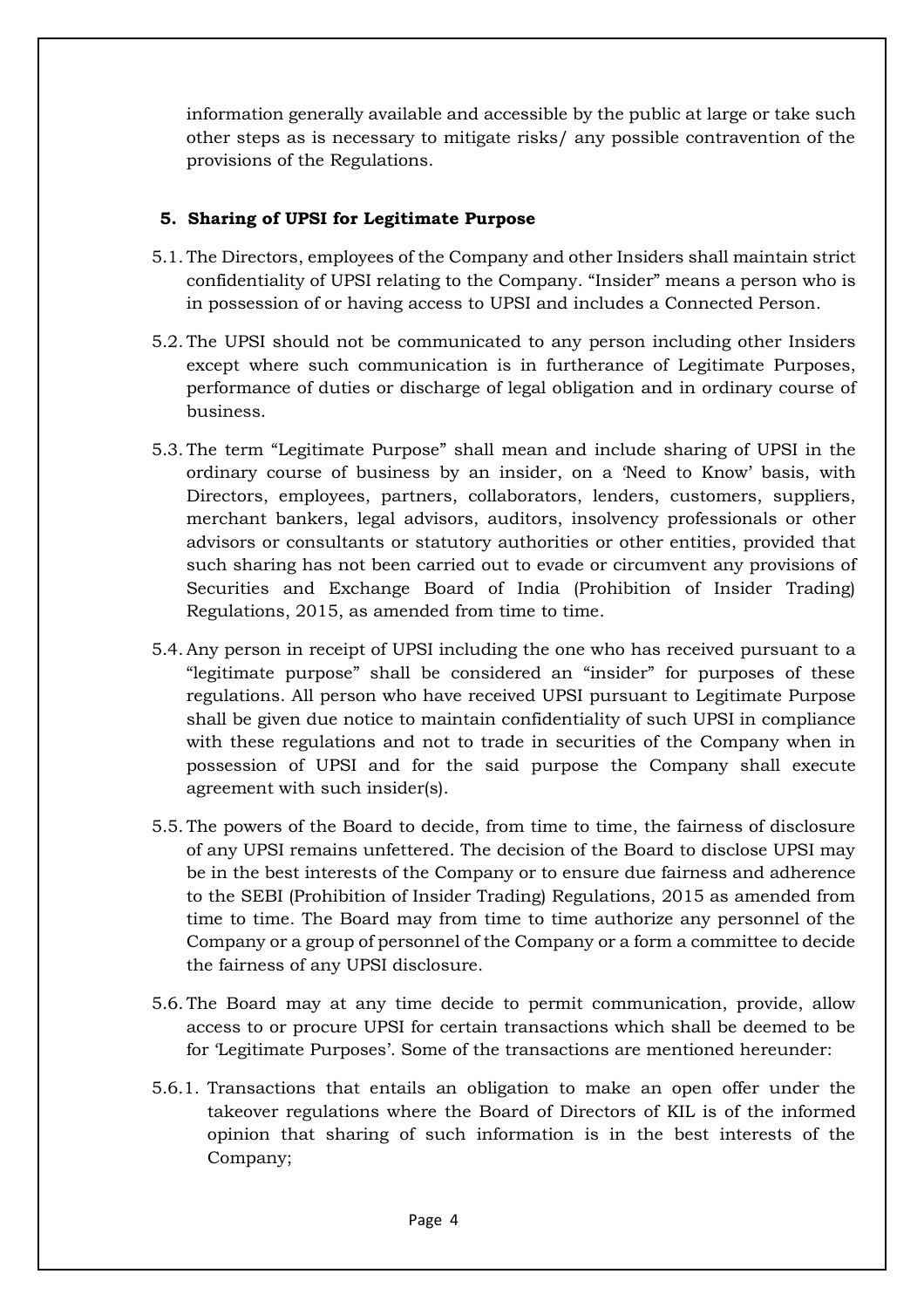*NOTE: It is intended to acknowledge the necessity of communicating, providing, allowing access to or procuring UPSI for substantial transactions such as takeovers, mergers and acquisitions involving trading in securities and change of control to assess a potential investment. In an open offer under the takeover regulations, not only would the same price be made available to all shareholders of the company but also all information necessary to enable an informed divestment or retention decision by the public shareholders is required to be made available to all shareholders in the letter of offer under those regulations.* 

- 5.6.2. Not attract the obligation to make an open offer under the takeover regulations but where the Board of Directors of KIL is of informed opinion that sharing of such information is in the best interests of KIL and the information that constitute UPSI is disseminated to be made generally available at least two trading days prior to the proposed transaction being effected in such form as the Board of Directors may determine to be adequate and fair to cover all relevant and material facts.
- 5.6.3. The Board of Directors of KIL may, in order, to rule out any information asymmetry in the market permit communicating, providing, allowing access to or procuring UPSI also in transactions that do not entail an open offer obligation under the takeover regulations when any sharing of such information is in the best interests of the KIL and ensuring due adherence to the SEBI (PIT) Regulations.
- 5.7. The Insider sharing the UPSI to others in furtherance of Legitimate Purposes, performance of duties or discharge of legal obligation and in ordinary course of business shall enter the following information on the digital database maintained by the Company pursuant to provisions of Regulation 3(5) of Securities and Exchange Board of India (Prohibition of Insider Trading) Regulations, 2015 as amended from time to time:
- 5.7.1.Name of the Person sharing the information along with employee number.
- 5.7.2.Brief description of the nature of information shared.
- 5.7.3.Purpose of sharing the information.
- 5.7.4.Name, designation and organization of the Person to whom the information is shared.
- 5.7.5.PAN or any other identifier authorized by law of the Person to whom the information is shared.
- 5.7.6.Date and time of sharing the information.
- 5.8. Before attempting to share any UPSI with a third party (outside Kennametal) every employee of KIL carries an obligation to get prior approval of the Compliance Officer and Managing Director and shall make sure that a Non-Disclosure Agreement is signed between the authorized representative of KIL and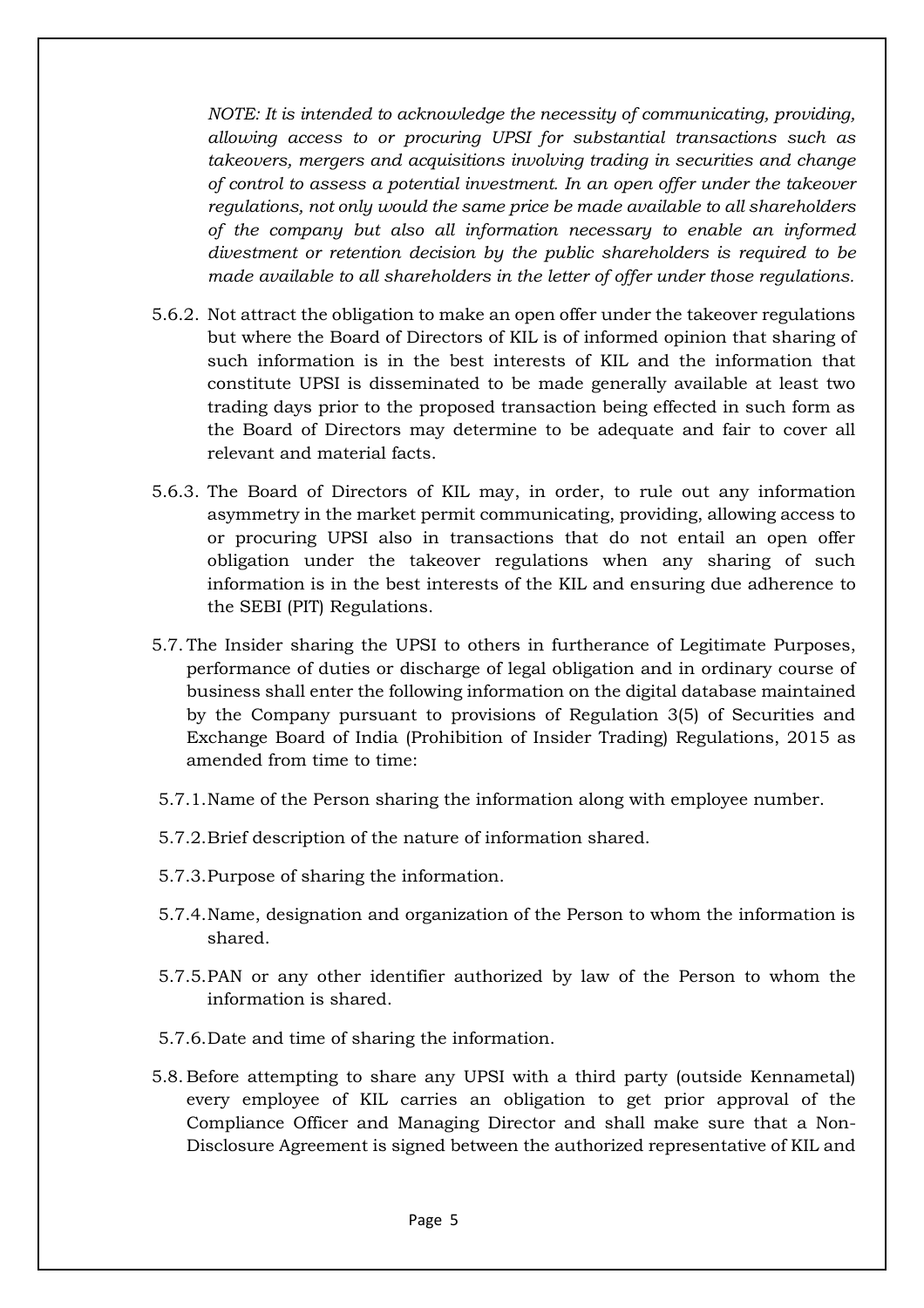the recipient of the UPSI.

#### **6. Responding to market rumors and queries on news reports**

- 6.1. The Compliance Officer in consultation with the Managing Director and/ or the Compliance Officer shall respond to requests of verification from Stock Exchanges on news reports or market rumors.
- 6.2. The Compliance Officer in consultation with the Managing Director shall decide whether a public announcement is necessary for verifying or denying rumors and then make appropriate disclosures.

## **7. Disclosure/Dissemination of UPSI to Analysts, Institutional Investors and Media**

7.1. Only the Managing Director, Compliance Officer and the Chief Financial Officer shall have authority to deal with analysts, institutional investors and media. All other persons including, officers, employees and Directors of the Company shall not deal with analysts and media except with the prior approval of the Managing Director. All Directors, officers and employees of the Company shall comply with the following guidelines while dealing with analysts, institutional investors and media:

## 7.2. Nature of information to be provided

Only public information shall be provided to the analysts, research persons, large investors, institutional investors and media. The information so given should, to the best possible extent, be simultaneously made public at the earliest.

## 7.3. Recording of discussion

In order to avoid misquoting or misrepresentation, the Compliance Officer or such authorized official of the Company shall be present at meetings with analysts, research persons, large investors and institutional investors. The discussions shall be video or audio recorded.

## 7.4. Handling of unanticipated question

Thequestionsthatraiseissuesoutsidetheintendedscopeofdiscussionshouldbehan dledwith care. Unanticipated questions may be taken on notice and a considered response given later. If the answer includes UPSI, a public announcement should be made before responding.

#### 7.5.Simultaneous release of information

When any meeting is organized with analysts, a press release shall be made or the transcript of the proceedings will be hosted on website after every such meet.